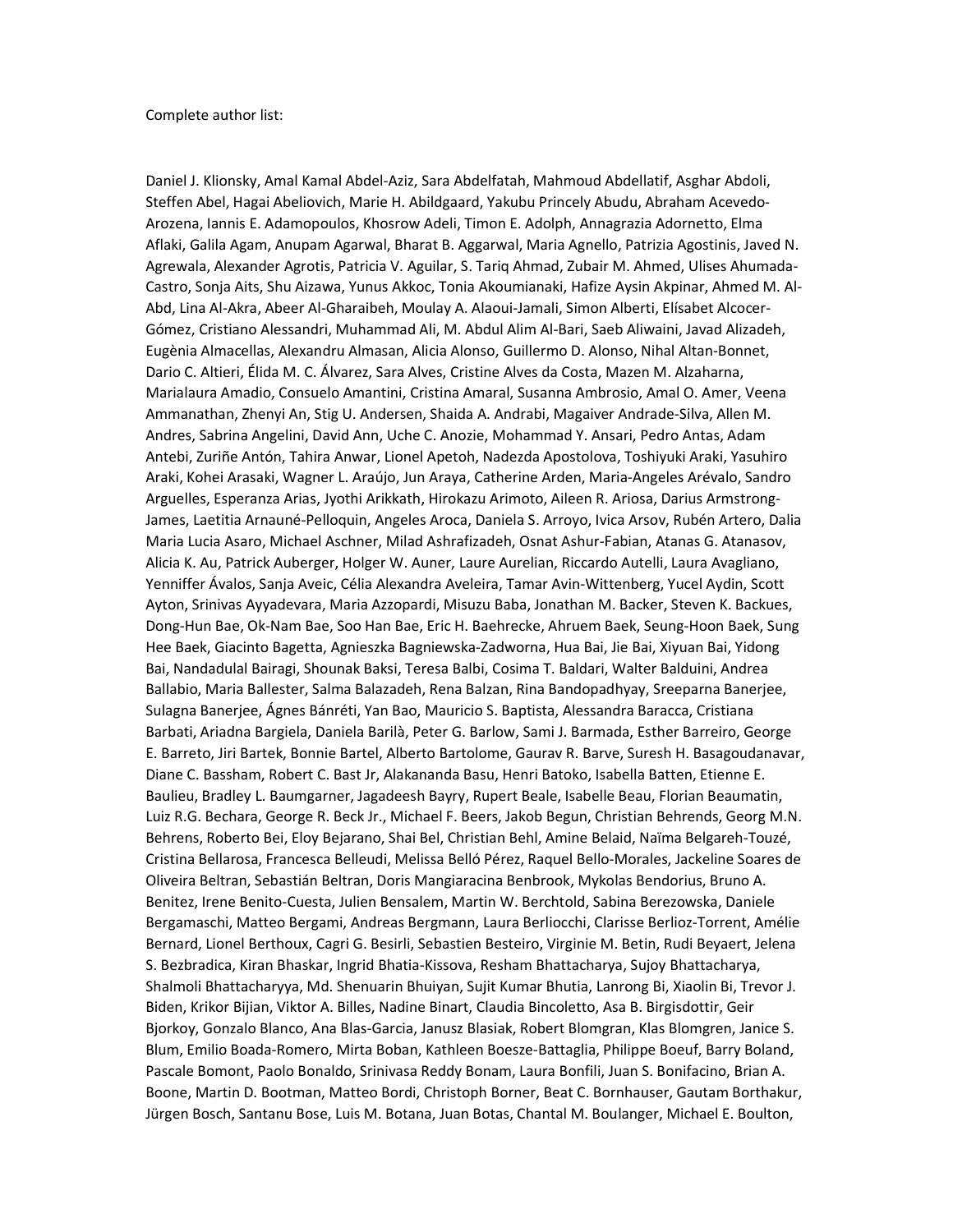Mathieu Bourdenx, Benjamin Bourgeois, Nollaig M. Bourke, Guilhem Bousquet, Patricia Boya, Peter V. Bozhkov, Luiz H. M. Bozi, Tolga O. Bozkurt, Doug E. Brackney, Christian H. Brandts, Ralf J. Braun, Gerhard H. Braus, Roberto Bravo-Sagua, José M. Bravo-San Pedro, Patrick Brest, Marie-Agnès Bringer, Alfredo Briones-Herrera, V. Courtney Broaddus, Peter Brodersen, Jeffrey L. Brodsky, Steven L. Brody, Paola G. Bronson, Jeff M. Bronstein, Carolyn N. Brown, Rhoderick E. Brown, Patricia C. Brum, John H. Brumell, Nicola Brunetti-Pierri, Daniele Bruno, Robert J. Bryson-Richardson, Cecilia Bucci, Carmen Buchrieser, Marta Bueno, Laura Elisa Buitrago-Molina, Simone Buraschi, Shilpa Buch, J. Ross Buchan, Erin M. Buckingham, Hikmet Budak, Mauricio Budini, Geert Bultynck, Florin Burada, Joseph R. Burgoyne, M. Isabel Burón, Victor Bustos, Sabrina Büttner, Elena Butturini, Aaron Byrd, Isabel Cabas, Sandra Cabrera-Benitez, Ken Cadwell, Jingjing Cai, Lu Cai, Qian Cai, Montserrat Cairó, Jose A. Calbet, Guy A. Caldwell, Kim A. Caldwell, Jarrod A. Call, Riccardo Calvani, Ana C. Calvo, Miguel Calvo-Rubio Barrera, Niels OS Camara, Jacques H. Camonis, Nadine Camougrand, Michelangelo Campanella, Edward M. Campbell, François-Xavier Campbell-Valois, Silvia Campello, Ilaria Campesi, Juliane C. Campos, Olivier Camuzard, Jorge Cancino, Danilo Candido de Almeida, Laura Canesi, Isabella Caniggia, Barbara Canonico, Carles Cantí, Bin Cao, Michele Caraglia, Beatriz Caramés, Evie H. Carchman, Elena Cardenal-Muñoz, Cesar Cardenas, Luis Cardenas, Sandra M. Cardoso, Jennifer S. Carew, Georges F. Carle, Gillian Carleton, Silvia Carloni, Didac Carmona-Gutierrez, Leticia A. Carneiro, Oliana Carnevali, Julian M. Carosi, Serena Carra, Alice Carrier, Lucie Carrier, Bernadette Carroll, A. Brent Carter, Andreia Neves Carvalho, Magali Casanova, Caty Casas, Josefina Casas, Chiara Cassioli, Eliseo F. Castillo, Karen Castillo, Sonia Castillo-Lluva, Francesca Castoldi, Marco Castori, Ariel F. Castro, Margarida Castro-Caldas, Javier Castro-Hernandez, Susana Castro-Obregon, Sergio D. Catz, Claudia Cavadas, Federica Cavaliere, Gabriella Cavallini, Maria Cavinato, Maria L. Cayuela, Paula Cebollada Rica, Valentina Cecarini, Francesco Cecconi, Marzanna Cechowska-Pasko, Simone Cenci, Victòria Ceperuelo-Mallafré, João J. Cerqueira, Janete M. Cerutti, Davide Cervia, Vildan Bozok Cetintas, Silvia Cetrullo, Han-Jung Chae, Andrei S. Chagin, Chee-Yin Chai, Gopal Chakrabarti, Oishee Chakrabarti, Tapas Chakraborty, Trinad Chakraborty, Mounia Chami, Georgios Chamilos, David W. Chan, Edmond Y. W. Chan, Edward D. Chan, H.Y. Edwin Chan, Helen H. Chan, Hung Chan, Matthew T.V. Chan, Yau Sang Chan, Partha K. Chandra, Chih-Peng Chang, Chunmei Chang, Hao-Chun Chang, Kai Chang, Jie Chao, Tracey Chapman, Nicolas Charlet-Berguerand, Samrat Chatterjee, Shail K. Chaube, Anu Chaudhary, Santosh Chauhan, Edward Chaum, Frédéric Checler, Michael E. Cheetham, Chang-Shi Chen, Guang-Chao Chen, Jian-Fu Chen, Liam L. Chen, Leilei Chen, Lin Chen, Mingliang Chen, Mu-Kuan Chen, Ning Chen, Quan Chen, Ruey-Hwa Chen, Shi Chen, Wei Chen, Weiqiang Chen, Xin-Ming Chen, Xiong-Wen Chen, Xu Chen, Yan Chen, Ye-Guang Chen, Yingyu Chen, Yongqiang Chen, Yu-Jen Chen, Yue-Qin Chen, Zhefan Stephen Chen, Zhi Chen, Zhi-Hua Chen, Zhijian J. Chen, Zhixiang Chen, Hanhua Cheng, Jun Cheng, Shi-Yuan Cheng, Wei Cheng, Xiaodong Cheng, Xiu-Tang Cheng, Yiyun Cheng, Zhiyong Cheng, Zhong Chen, Heesun Cheong, Jit Kong Cheong, Boris V. Chernyak, Sara Cherry, Chi Fai Randy Cheung, Chun Hei Antonio Cheung, King-Ho Cheung, Eric Chevet, Richard J. Chi, Alan Kwok Shing Chiang, Ferdinando Chiaradonna, Roberto Chiarelli, Mario Chiariello, Nathalia Chica, Susanna Chiocca, Mario Chiong, Shih-Hwa Chiou, Abhilash I. Chiramel, Valerio Chiurchiù, Dong-Hyung Cho, Seong-Kyu Choe, Augustine M.K. Choi, Mary E. Choi, Kamalika Roy Choudhury, Norman S. Chow, Charleen T. Chu, Jason P. Chua, John Jia En Chua, Hyewon Chung, Kin Pan Chung, Seockhoon Chung, So-Hyang Chung, Yuen-Li Chung, Valentina Cianfanelli, Iwona A. Ciechomska, Mariana Cifuentes, Laura Cinque, Sebahattin Cirak, Mara Cirone, Michael J. Clague, Robert Clarke, Emilio Clementi, Eliana M. Coccia, Patrice Codogno, Ehud Cohen, Mickael M. Cohen, Tania Colasanti, Fiorella Colasuonno, Robert A. Colbert, Anna Colell, Miodrag Čolić, Nuria S. Coll, Mark O. Collins, María I. Colombo, Daniel A. Colón-Ramos, Lydie Combaret, Sergio Comincini, Márcia R. Cominetti, Antonella Consiglio, Andrea Conte, Fabrizio Conti, Viorica Raluca Contu, Mark R. Cookson, Kevin M. Coombs, Isabelle Coppens, Maria Tiziana Corasaniti, Dale P. Corkery, Nils Cordes, Katia Cortese,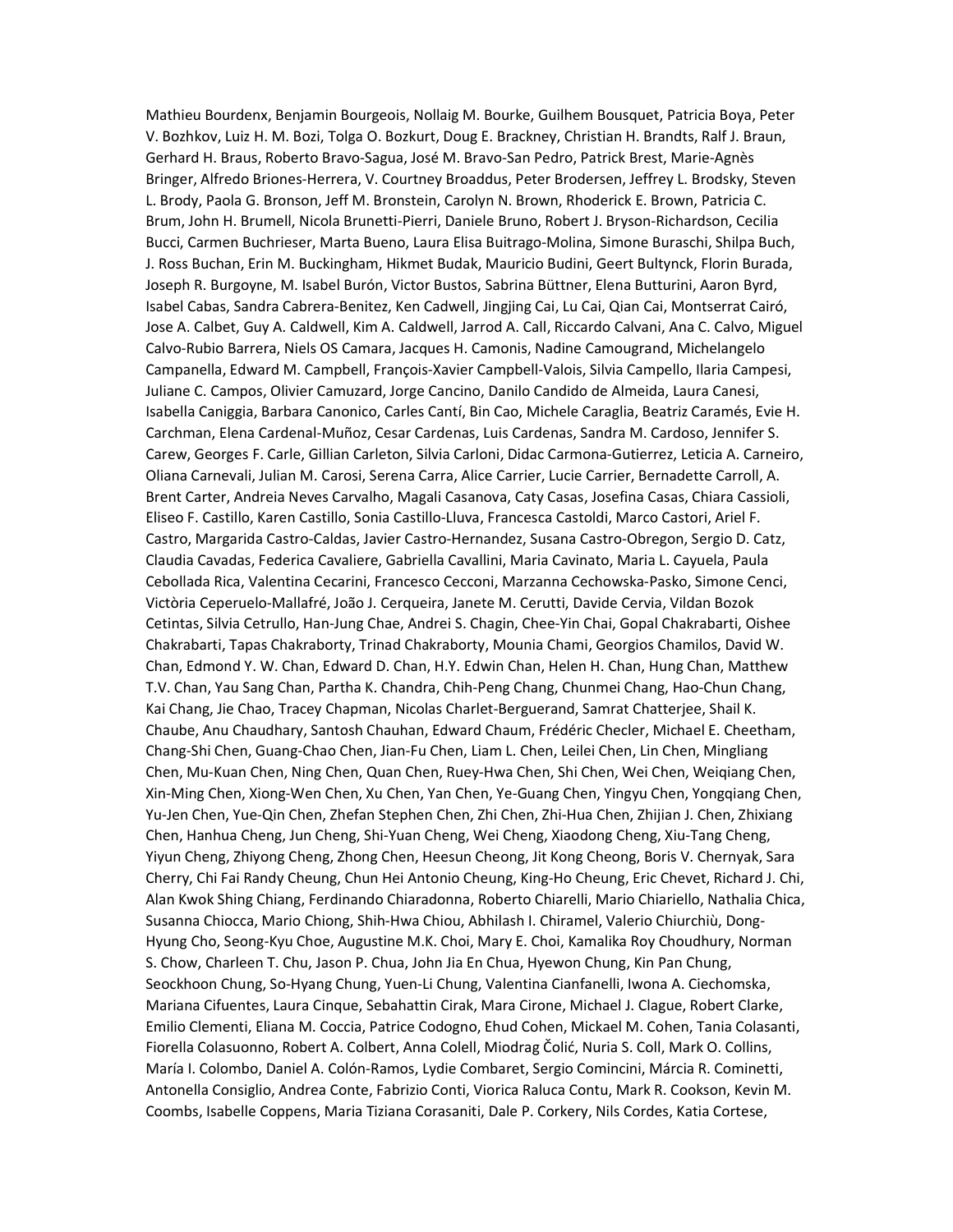Maria do Carmo Costa, Sarah Costantino, Paola Costelli, Ana Coto-Montes, Peter J. Crack, Jose L. Crespo, Alfredo Criollo, Valeria Crippa, Riccardo Cristofani, Tamas Csizmadia, Antonio Cuadrado, Bing Cui, Jun Cui, Yixian Cui, Yong Cui, Emmanuel Culetto, Andrea C. Cumino, Andrey V. Cybulsky, Mark J. Czaja, Stanislaw J. Czuczwar, Stefania D'Adamo, Marcello D'Amelio, Daniela D'Arcangelo, Andrew C. D'Lugos, Gabriella D'Orazi, James A. da Silva, Hormos Salimi Dafsari, Ruben K. Dagda, Yasin Dagdas, Maria Daglia, Xiaoxia Dai, Yun Dai, Yuyuan Dai, Jessica Dal Col, Paul Dalhaimer, Luisa Dalla Valle, Tobias Dallenga, Guillaume Dalmasso, Markus Damme, Ilaria Dando, Nico P. Dantuma, April L. Darling, Hiranmoy Das, Srinivasan Dasarathy, Santosh K. Dasari, Srikanta Dash, Oliver Daumke, Adrian N. Dauphinee, Jeffrey S. Davies, Valeria A. Dávila, Roger J. Davis, Tanja Davis, Sharadha Dayalan Naidu, Francesca De Amicis, Karolien De Bosscher, Francesca De Felice, Lucia De Franceschi, Chiara De Leonibus, Mayara G. de Mattos Barbosa, Guido R.Y. De Meyer, Angelo De Milito, Cosimo De Nunzio, Clara De Palma, Mauro De Santi, Claudio De Virgilio, Daniela De Zio, Jayanta Debnath, Brian J. DeBosch, Jean-Paul Decuypere, Mark A. Deehan, Gianluca Deflorian, James DeGregori, Benjamin Dehay, Gabriel Del Rio, Joe R. Delaney, Lea M. D. Delbridge, Elizabeth Delorme-Axford, M. Victoria Delpino, Francesca Demarchi, Vilma Dembitz, Nicholas D. Demers, Hongbin Deng, Zhiqiang Deng, Joern Dengjel, Paul Dent, Donna Denton, Melvin L. DePamphilis, Channing J. Der, Vojo Deretic, Albert Descoteaux, Laura Devis, Sushil Devkota, Olivier Devuyst, Grant Dewson, Mahendiran Dharmasivam, Rohan Dhiman, Diego di Bernardo, Manlio Di Cristina, Fabio Di Domenico, Pietro Di Fazio, Alessio Di Fonzo, Giovanni Di Guardo, Gianni M. Di Guglielmo, Luca Di Leo, Chiara Di Malta, Alessia Di Nardo, Martina Di Rienzo, Federica Di Sano, George Diallinas, Jiajie Diao, Guillermo Diaz-Araya, Inés Díaz-Laviada, Jared M. Dickinson, Marc Diederich, Mélanie Dieudé, Ivan Dikic, Shiping Ding, Wen-Xing Ding, Luciana Dini, Jelena Dinić, Miroslav Dinic, Albena T. Dinkova-Kostova, Marc S. Dionne, Jörg H.W. Distler, Abhinav Diwan, Ian M.C. Dixon, Mojgan Djavaheri-Mergny, Ina Dobrinski, Oxana Dobrovinskaya, Radek Dobrowolski, Renwick C.J. Dobson, Jelena Đokić, Serap Dokmeci Emre, Massimo Donadelli, Bo Dong, Xiaonan Dong, Zhiwu Dong, Gerald W. Dorn II, Volker Dotsch, Huan Dou, Juan Dou, Moataz Dowaidar, Sami Dridi, Liat Drucker, Ailian Du, Caigan Du, Guangwei Du, Hai-Ning Du, Li-Lin Du, André du Toit, Shao-Bin Duan, Xiaoqiong Duan, Sónia P. Duarte, Anna Dubrovska, Elaine A. Dunlop, Nicolas Dupont, Raúl V. Durán, Bilikere S. Dwarakanath, Sergey A. Dyshlovoy, Darius Ebrahimi-Fakhari, Leopold Eckhart, Charles L. Edelstein, Thomas Efferth, Eftekhar Eftekharpour, Ludwig Eichinger, Nabil Eid, Tobias Eisenberg, N. Tony Eissa, Sanaa Eissa, Miriam Ejarque, Abdeljabar El Andaloussi, Nazira El-Hage, Shahenda El-Naggar, Anna Maria Eleuteri, Eman S. El-Shafey, Mohamed Elgendy, Aristides G. Eliopoulos, María M. Elizalde, Philip M. Elks, Hans-Peter Elsasser, Eslam S. Elsherbiny, Brooke M. Emerling, N. C. Tolga Emre, Christina H. Eng, Nikolai Engedal, Anna-Mart Engelbrecht, Agnete S.T. Engelsen, Jorrit M. Enserink, Ricardo Escalante, Audrey Esclatine, Mafalda Escobar-Henriques, Eeva-Liisa Eskelinen, Lucile Espert, Makandjou-Ola Eusebio, Gemma Fabrias, Cinzia Fabrizi, Antonio Facchiano, Francesco Facchiano, Bengt Fadeel, Claudio Fader, Alex C. Faesen, W. Douglas Fairlie, Alberto Falcó, Bjorn H. Falkenburger, Daping Fan, Jie Fan, Yanbo Fan, Evandro F. Fang, Yanshan Fang, Yognqi Fang, Manolis Fanto, Tamar Farfel-Becker, Mathias Faure, Gholamreza Fazeli, Anthony O. Fedele, Arthur M. Feldman, Du Feng, Jiachun Feng, Lifeng Feng, Yibin Feng, Yuchen Feng, Wei Feng, Thais Fenz Araujo, Thomas A. Ferguson, Álvaro F. Fernández, Jose C. Fernandez-Checa, Sonia Fernández-Veledo, Alisdair R. Fernie, Anthony W. Ferrante Jr, Alessandra Ferraresi, Merari F. Ferrari, Julio C.B. Ferreira, Susan Ferro-Novick, Antonio Figueras, Riccardo Filadi, Nicoletta Filigheddu, Eduardo Filippi-Chiela, Giuseppe Filomeni, Gian Maria Fimia, Vittorio Fineschi, Francesca Finetti, Steven Finkbeiner, Edward A. Fisher, Paul B. Fisher, Flavio Flamigni, Steven J. Fliesler, Trude H. Flo, Ida Florance, Oliver Florey, Tullio Florio, Erika Fodor, Carlo Follo, Edward A. Fon, Antonella Forlino, Francesco Fornai, Paola Fortini, Anna Fracassi, Alessandro Fraldi, Brunella Franco, Rodrigo Franco, Flavia Franconi, Lisa B. Frankel, Scott L. Friedman, Leopold F. Fröhlich, Gema Frühbeck, Jose M. Fuentes, Yukio Fujiki, Naonobu Fujita, Yuuki Fujiwara, Mitsunori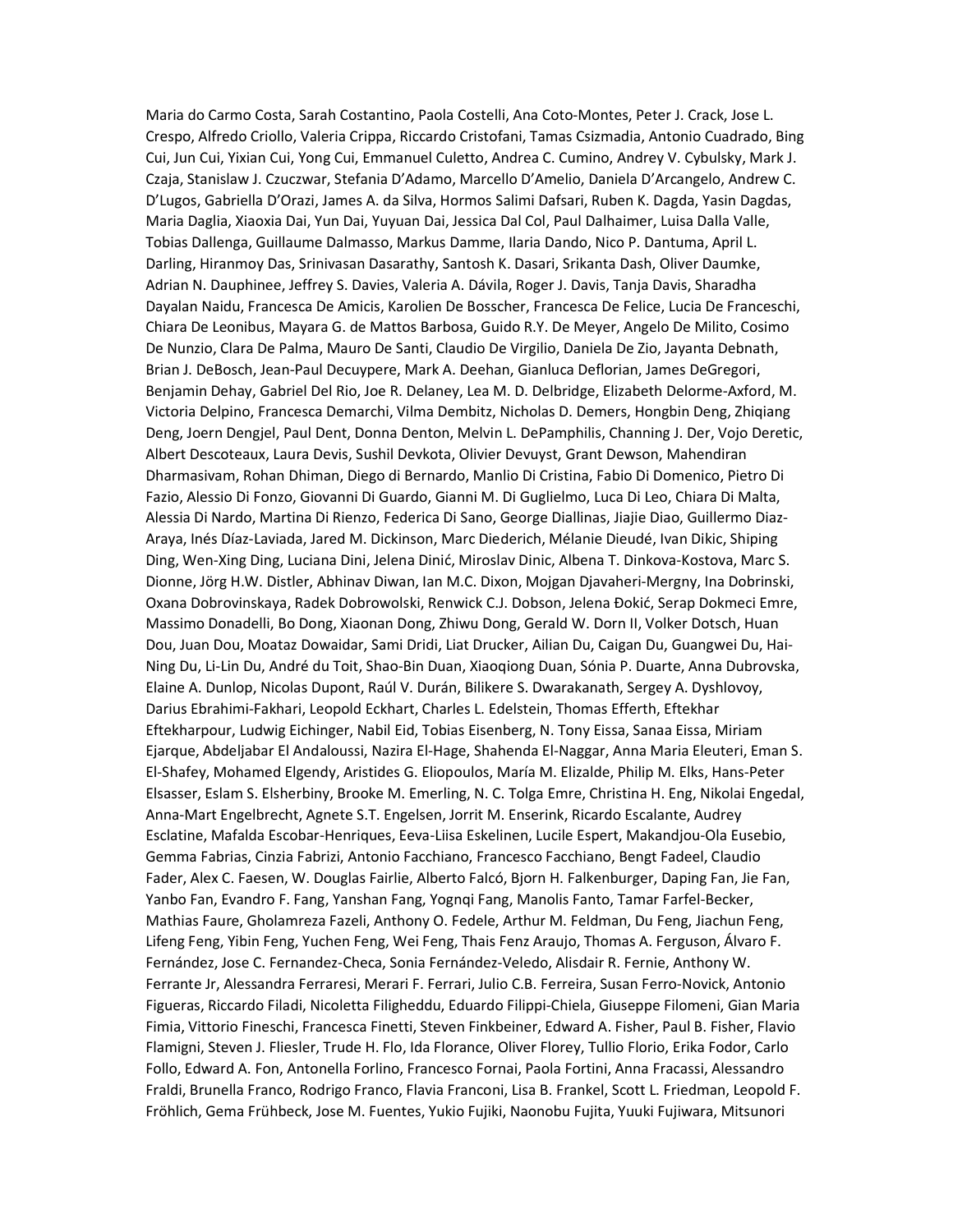Fukuda, Simone Fulda, Luc Furic, Norihiko Furuya, Carmela Fusco, Michaela U. Gack, Lidia Gaffke, Sehamuddin Galadari, Alessia Galasso, Maria F. Galindo, Sachith Gallolu Kankanamalage, Lorenzo Galluzzi, Vincent Galy, Noor Gammoh, Boyi Gan, Ian G. Ganley, Feng Gao, Hui Gao, Minghui Gao, Ping Gao, Shou-Jiang Gao, Wentao Gao, Xiaobo Gao, Ana Garcera, Maria Noé Garcia, Verónica E. Garcia, Francisco García-Del Portillo, Vega Garcia-Escudero, Aracely Garcia-Garcia, Marina Garcia-Macia, Diana García-Moreno, Carmen Garcia-Ruiz, Patricia García-Sanz, Abhishek D. Garg, Ricardo Gargini, Tina Garofalo, Robert F. Garry, Nils C. Gassen, Damian Gatica, Liang Ge, Wanzhong Ge, Ruth Geiss-Friedlander, Cecilia Gelfi, Pascal Genschik, Ian E. Gentle, Valeria Gerbino, Christoph Gerhardt, Kyla Germain, Marc Germain, David A. Gewirtz, Elham Ghasemipour Afshar, Saeid Ghavami, Alessandra Ghigo, Manosij Ghosh, Georgios Giamas, Claudia Giampietri, Alexandra Giatromanolaki, Gary E. Gibson, Spencer B. Gibson, Vanessa Ginet, Edward Giniger, Carlotta Giorgi, Henrique Girao, Stephen E. Girardin, Mridhula Giridharan, Sandy Giuliano, Cecilia Giulivi, Sylvie Giuriato, Julien Giustiniani, Alexander Gluschko, Veit Goder, Alexander Goginashvili, Jakub Golab, David C. Goldstone, Anna Golebiewska, Luciana R. Gomes, Rodrigo Gomez, Rubén Gómez-Sánchez, Maria Catalina Gomez-Puerto, Raquel Gomez-Sintes, Qingqiu Gong, Felix M. Goni, Javier González-Gallego, Tomas Gonzalez-Hernandez, Rosa A. Gonzalez-Polo, Jose A. Gonzalez-Reyes, Patricia González-Rodríguez, Ing Swie Goping, Marina S. Gorbatyuk, Nikolai V. Gorbunov, Kıvanç Görgülü, Roxana M. Gorojod, Sharon M. Gorski, Sandro Goruppi, Cecilia Gotor, Roberta A. Gottlieb, Illana Gozes, Devrim Gozuacik, Martin Graef, Markus H. Gräler, Veronica Granatiero, Daniel Grasso, Joshua P. Gray, Douglas R. Green, Alexander Greenhough, Stephen L. Gregory, Edward F. Griffin, Mark W. Grinstaff, Frederic Gros, Charles Grose, Angelina S. Gross, Florian Gruber, Paolo Grumati, Tilman Grune, Xueyan Gu, Jun-Lin Guan, Carlos M. Guardia, Kishore Guda, Flora Guerra, Consuelo Guerri, Prasun Guha, Carlos Guillén, Shashi Gujar, Anna Gukovskaya, Ilya Gukovsky, Jan Gunst, Andreas Günther, Anyonya R. Guntur, Chuanyong Guo, Chun Guo, Hongqing Guo, Lian-Wang Guo, Ming Guo, Pawan Gupta, Shashi Kumar Gupta, Swapnil Gupta, Veer Bala Gupta, Vivek Gupta, Asa B. Gustafsson, David D. Gutterman, Ranjitha H.B., Annakaisa Haapasalo, James E. Haber, Aleksandra Hać, Shinji Hadano, Anders J. Hafrén, Mansour Haidar, Belinda S. Hall, Gunnel Halldén, Anne Hamacher-Brady, Andrea Hamann, Maho Hamasaki, Weidong Han, Malene Hansen, Phyllis I. Hanson, Zijian Hao, Masaru Harada, Ljubica Harhaji-Trajkovic, Nirmala Hariharan, Nigil Haroon, James Harris, Takafumi Hasegawa, Noor Hasima Nagoor, Jeffrey A. Haspel, Volker Haucke, Wayne D. Hawkins, Bruce A. Hay, Cole M. Haynes, Soren B. Hayrabedyan, Thomas S. Hays, Congcong He, Qin He, Rong-Rong He, You-Wen He, Yu-Ying He, Yasser Heakal, Alexander M. Heberle, J. Fielding Hejtmancik, Gudmundur Vignir Helgason, Vanessa Henkel, Marc Herb, Alexander Hergovich, Anna Herman-Antosiewicz, Agustín Hernández, Carlos Hernandez, Sergio Hernandez-Diaz, Virginia Hernandez-Gea, Amaury Herpin, Judit Herreros, Javier H. Hervás, Daniel Hesselson, Claudio Hetz, Volker T. Heussler, Yujiro Higuchi, Sabine Hilfiker, Joseph A. Hill, William S. Hlavacek, Emmanuel A. Ho, Idy H.T. Ho, Philip Wing-Lok Ho, Shu-Leong Ho, Wan Yun Ho, G. Aaron Hobbs, Mark Hochstrasser, Peter H.M. Hoet, Daniel Hofius, Paul Hofman, Annika Höhn, Carina I. Holmberg, Jose R. Hombrebueno, Chang-Won Hong, Yi-Ren Hong, Lora V. Hooper, Thorsten Hoppe, Rastislav Horos, Yujin Hoshida, I-Lun Hsin, Hsin-Yun Hsu, Bing Hu, Dong Hu, Li-Fang Hu, Ming Chang Hu, Ronggui Hu, Wei Hu, Yu-Chen Hu, Zhuo-Wei Hu, Fang Hua, Jinlian Hua, Yingqi Hua, Chongmin Huan, Canhua Huang, Chuanshu Huang, Chuanxin Huang, Chunling Huang, Haishan Huang, Kun Huang, Michael L.H. Huang, Rui Huang, Shan Huang, Tianzhi Huang, Xing Huang, Yuxiang Jack Huang, Tobias B. Huber, Virginie Hubert, Christian A. Hubner, Stephanie M. Hughes, William E. Hughes, Magali Humbert, Gerhard Hummer, James H. Hurley, Sabah Hussain, Salik Hussain, Patrick J. Hussey, Martina Hutabarat, Hui-Yun Hwang, Seungmin Hwang, Antonio Ieni, Fumiyo Ikeda, Yusuke Imagawa, Yuzuru Imai, Carol Imbriano, Masaya Imoto, Denise M. Inman, Ken Inoki, Juan Iovanna, Renato V. Iozzo, Giuseppe Ippolito, Javier E. Irazoqui, Pablo Iribarren, Mohd Ishaq, Makoto Ishikawa, Nestor Ishimwe, Ciro Isidoro, Nahed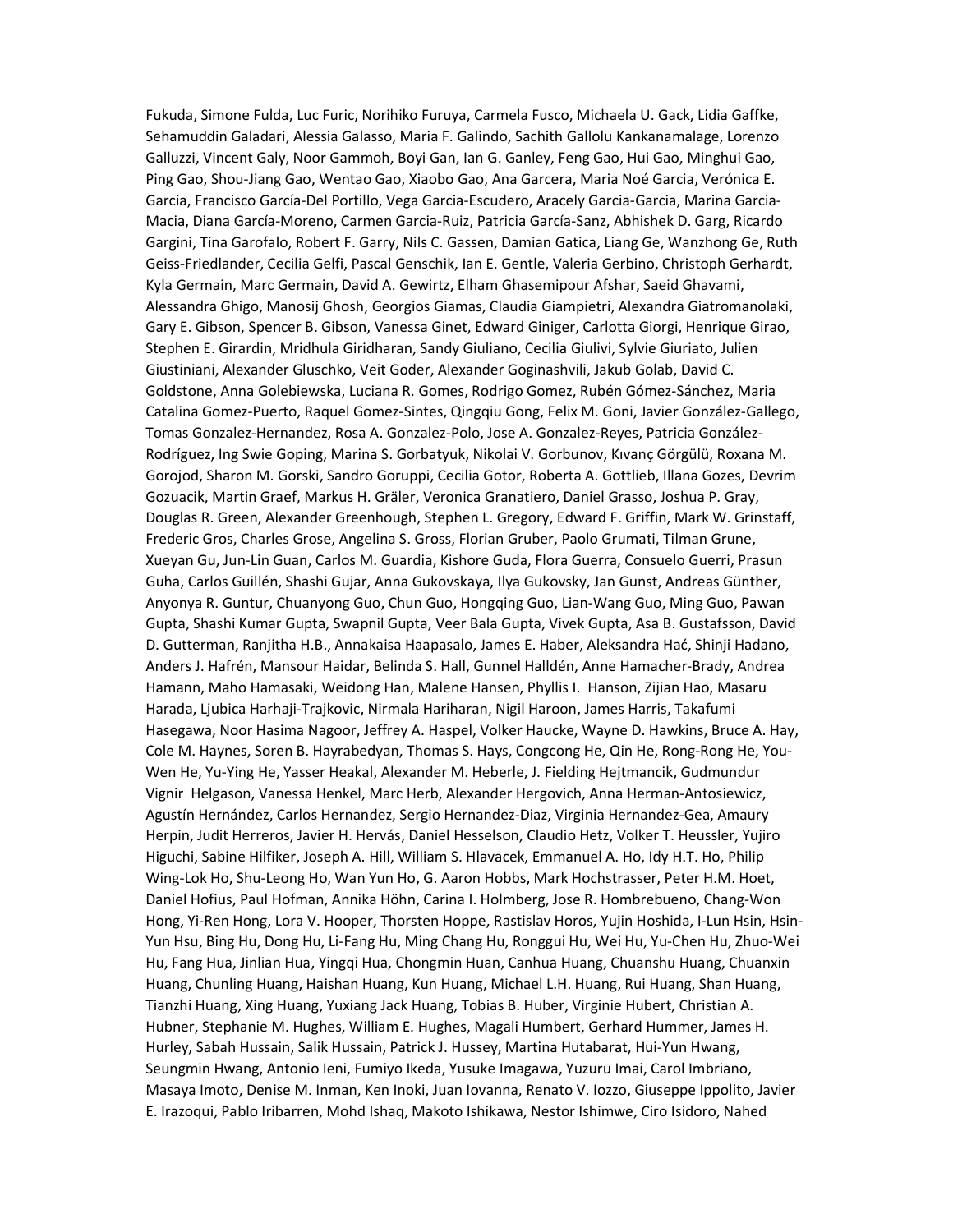Ismail, Shohreh Issazadeh-Navikas, Eisuke Itakura, Daisuke Ito, Davor Ivankovic, Saška Ivanova, Anand Krishnan V. Iyer, José M. Izquierdo, Masanori Izumi, Marja Jäättelä, Majid Sakhi Jabir, William T. Jackson, Nadia Jacobo-Herrera, Anne-Claire Jacomin, Elise Jacquin, Pooja Jadiya, Hartmut Jaeschke, Chinnaswamy Jagannath, Arjen J. Jakobi, Johan Jakobsson, Bassam Janji, Pidder Jansen-Dürr, Patric J. Jansson, Jonathan Jantsch, Sławomir Januszewski, Alagie Jassey, Steve Jean, Hélène Jeltsch-David, Pavla Jendelova, Andreas Jenny, Thomas E. Jensen, Niels Jessen, Jenna L. Jewell, Jing Ji, Lijun Jia, Rui Jia, Liwen Jiang, Qing Jiang, Richeng Jiang, Teng Jiang, Xuejun Jiang, Yu Jiang, Maria Jimenez-Sanchez, Eun-Jung Jin, Fengyan Jin, Hongchuan Jin, Li Jin, Luqi Jin, Meiyan Jin, Si Jin, Eun-Kyeong Jo, Carine Joffre, Terje Johansen, Gail V.W. Johnson, Simon A. Johnston, Eija Jokitalo, Mohit Kumar Jolly, Leo A.B. Joosten, Joaquin Jordan, Bertrand Joseph, Dianwen Ju, Jeong-Sun Ju, Jingfang Ju, Esmeralda Juárez, Delphine Judith, Gábor Juhász, Youngsoo Jun, Chang Hwa Jung, Sung-Chul Jung, Yong Keun Jung, Heinz Jungbluth, Johannes Jungverdorben, Steffen Just, Kai Kaarniranta, Allen Kaasik, Tomohiro Kabuta, Daniel Kaganovich, Alon Kahana, Renate Kain, Shinjo Kajimura, Maria Kalamvoki, Manjula Kalia, Danuta S. Kalinowski, Nina Kaludercic, Ioanna Kalvari, Joanna Kaminska, Vitaliy O. Kaminskyy, Hiromitsu Kanamori, Keizo Kanasaki, Chanhee Kang, Rui Kang, Sang Sun Kang, Senthilvelrajan Kaniyappan, Tomotake Kanki, Thirumala-Devi Kanneganti, Anumantha G. Kanthasamy, Arthi Kanthasamy, Marc Kantorow, Orsolya Kapuy, Michalis V. Karamouzis, Md. Razaul Karim, Parimal Karmakar, Rajesh G. Katare, Masaru Kato, Stefan H.E. Kaufmann, Anu Kauppinen, Gur P. Kaushal, Susmita Kaushik, Kiyoshi Kawasaki, Kemal Kazan, Po-Yuan Ke, Damien J. Keating, Ursula Keber, John H. Kehrl, Kate E. Keller, Christian W. Keller, Jongsook Kim Kemper, Candia M. Kenific, Oliver Kepp, Stephanie Kermorgant, Andreas Kern, Robin Ketteler, Tom G. Keulers, Boris Khalfin, Hany Khalil, Bilon Khambu, Shahid Y. Khan, Vinoth Kumar Megraj Khandelwal, Rekha Khandia, Widuri Kho, Noopur V. Khobrekar, Sataree Khuansuwan, Mukhran Khundadze, Samuel A. Killackey, Dasol Kim, Deok Ryong Kim, Do-Hyung Kim, Dong-Eun Kim, Eun Young Kim, Eun-Kyoung Kim, Hak-Rim Kim, Hee-Sik Kim, Hyung-Ryong Kim, Jeong Hun Kim, Jin Kyung Kim, Jin-Hoi Kim, Joungmok Kim, Ju Hwan Kim, Keun Il Kim, Peter K. Kim, Seong-Jun Kim, Scot R. Kimball, Adi Kimchi, Alec C. Kimmelman, Tomonori Kimura, Matthew A. King, Kerri J. Kinghorn, Conan G. Kinsey, Vladimir Kirkin, Lorrie A. Kirshenbaum, Sergey L. Kiselev, Shuji Kishi, Katsuhiko Kitamoto, Yasushi Kitaoka, Kaio Kitazato, Richard N. Kitsis, Josef T. Kittler, Ole Kjaerulff, Peter S. Klein, Thomas Klopstock, Jochen Klucken, Helene Knævelsrud, Roland L. Knorr, Ben C.B. Ko, Fred Ko, Jiunn-Liang Ko, Hotaka Kobayashi, Satoru Kobayashi, Ina Koch, Jan C. Koch, Ulrich Koenig, Donat Kögel, Young Ho Koh, Masato Koike, Sepp D. Kohlwein, Nur M. Kocaturk, Masaaki Komatsu, Jeannette König, Toru Kono, Benjamin T. Kopp, Tamas Korcsmaros, Gözde Korkmaz, Viktor I. Korolchuk, Mónica Suárez Korsnes, Ali Koskela, Janaiah Kota, Yaichiro Kotake, Monica L. Kotler, Yanjun Kou, Michael I. Koukourakis, Evangelos Koustas, Attila L. Kovacs, Tibor Kovács, Daisuke Koya, Tomohiro Kozako, Claudine Kraft, Dimitri Krainc, Helmut Krämer, Anna D. Krasnodembskaya, Carole Kretz-Remy, Guido Kroemer, Nicholas T. Ktistakis, Kazuyuki Kuchitsu, Sabine Kuenen, Lars Kuerschner, Thomas Kukar, Ajay Kumar, Ashok Kumar, Deepak Kumar, Dhiraj Kumar, Sharad Kumar, Shinji Kume, Caroline Kumsta, Chanakya N. Kundu, Mondira Kundu, Ajaikumar B. Kunnumakkara, Lukasz Kurgan, Tatiana G. Kutateladze, Ozlem Kutlu, SeongAe Kwak, Ho Jeong Kwon, Taeg Kyu Kwon, Yong Tae Kwon, Irene Kyrmizi, Albert La Spada, Patrick Labonté, Sylvain Ladoire, Ilaria Laface, Frank Lafont, Diane C. Lagace, Vikramjit Lahiri, Zhibing Lai, Angela S. Laird, Aparna Lakkaraju, Trond Lamark, Sheng-Hui Lan, Ane Landajuela, Darius J. R. Lane, Jon D. Lane, Charles H. Lang, Carsten Lange, Ülo Langel, Rupert Langer, Pierre Lapaquette, Jocelyn Laporte, Nicholas F. LaRusso, Isabel Lastres-Becker, Wilson Chun Yu Lau, Gordon W. Laurie, Sergio Lavandero, Betty Yuen Kwan Law, Helen Ka-wai Law, Rob Layfield, Weidong Le, Herve Le Stunff, Alexandre Y. Leary, Jean-Jacques Lebrun, Lionel Y.W. Leck, Jean-Philippe Leduc-Gaudet, Changwook Lee, Chung-Pei Lee, Da-Hye Lee, Edward B. Lee, Erinna F. Lee, Gyun Min Lee, He-Jin Lee, Heung Kyu Lee, Jae Man Lee, Jason S. Lee, Jin-A Lee, Joo-Yong Lee, Jun Hee Lee, Michael Lee, Min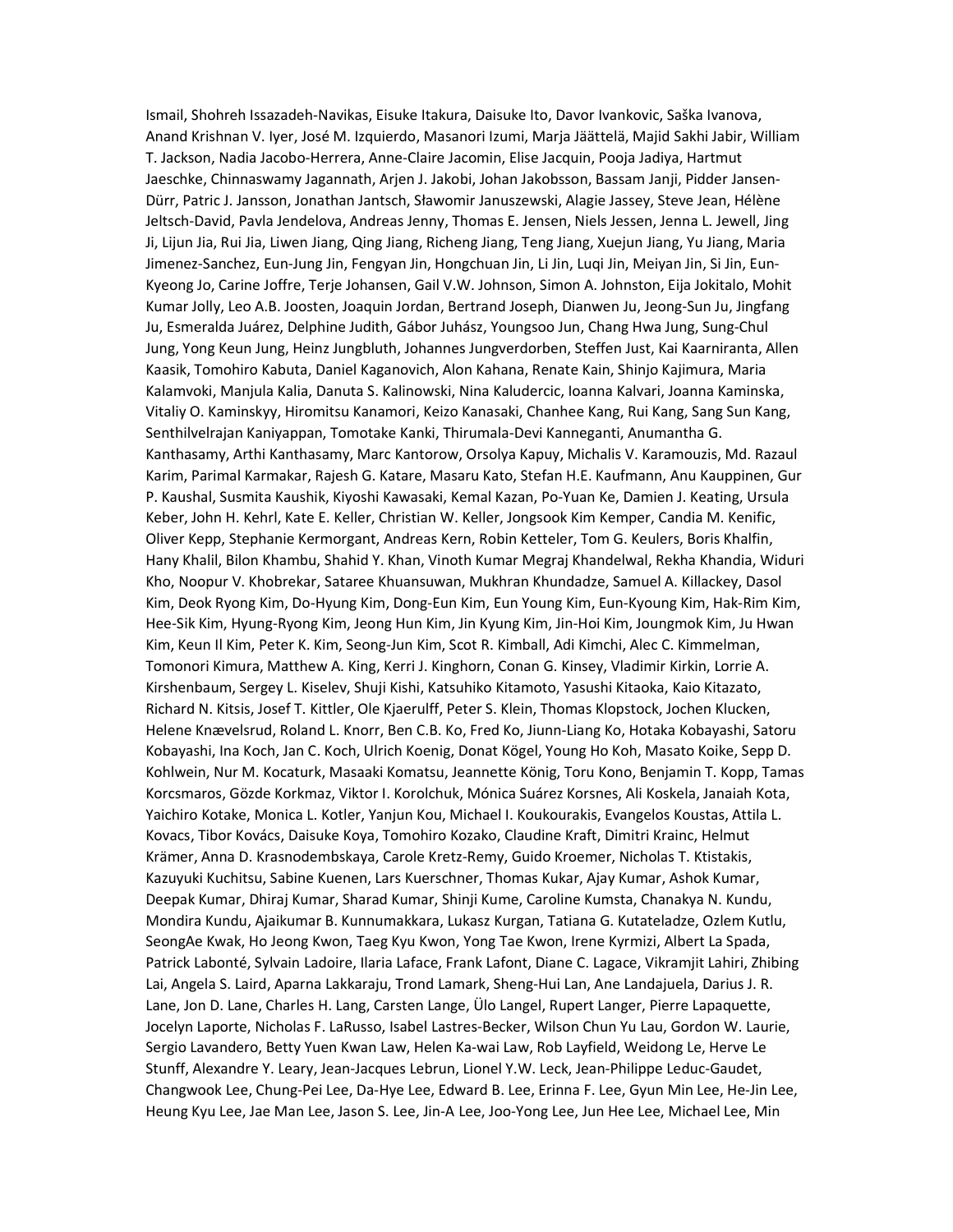Goo Lee, Min Jae Lee, Myung-Shik Lee, Sang Yoon Lee, Seung-Jae Lee, Stella Y. Lee, Sung Bae Lee, Won Hee Lee, Ying-Ray Lee, Yong-ho Lee, Youngil Lee, Christophe Lefebvre, Renaud Legouis, Yu L. Lei, Yuchen Lei, Sergey Leikin, Gerd Leitinger, Leticia Lemus, Shuilong Leng, Olivia Lenoir, Guido Lenz, Heinz Josef Lenz, Paola Lenzi, Yolanda León, Andréia M. Leopoldino, Christoph Leschczyk, Stina Leskelä, Elisabeth Letellier, Chi-Ting Leung, Po Sing Leung, Jeremy S. Leventhal, Beth Levine, Patrick A. Lewis, Klaus Ley, Bin Li, Da-Qiang Li, Jianming Li, Jing Li, Jiong Li, Ke Li, Liwu Li, Mei Li, Min Li, Min Li, Ming Li, Mingchuan Li, Pin-Lan Li, Ming-Qing Li, Qing Li, Sheng Li, Tiangang Li, Wei Li, Wenming Li, Xue Li, Yi-Ping Li, Yuan Li, Zhiqiang Li, Zhiyong Li, Zhiyuan Li, Jiqin Lian, Chengyu Liang, Qiangrong Liang, Weicheng Liang, Yongheng Liang, YongTian Liang, Guanghong Liao, Lujian Liao, Mingzhi Liao, Yung-Feng Liao, Mariangela Librizzi, Pearl P. Y. Lie, Mary A. Lilly, Hyunjung J. Lim, Thania R.R. Lima, Federica Limana, Chao Lin, Chih-Wen Lin, Dar-Shong Lin, Fu-Cheng Lin, Jiandie D. Lin, Kurt M. Lin, Kwang-Huei Lin, Liang-Tzung Lin, Pei-Hui Lin, Qiong Lin, Shaofeng Lin, Su-Ju Lin, Wenyu Lin, Xueying Lin, Yao-Xin Lin, Yee-Shin Lin, Rafael Linden, Paula Lindner, Shuo-Chien Ling, Paul Lingor, Amelia K. Linnemann, Yih-Cherng Liou, Marta M. Lipinski, Saška Lipovšek, Vitor A. Lira, Natalia Lisiak, Paloma B. Liton, Chao Liu, Ching-Hsuan Liu, Chun-Feng Liu, Cui Hua Liu, Fang Liu, Hao Liu, Hsiao-Sheng Liu, Huafeng Liu, Huifang Liu, Jia Liu, Jing Liu, Julia Liu, Leyuan Liu, Longhua Liu, Meilian Liu, Qin Liu, Wei Liu, Wende Liu, Xiao-Hong Liu, Xiaodong Liu, Xingguo Liu, Xu Liu, Xuedong Liu, Yanfen Liu, Yang Liu, Yang Liu, Yueyang Liu, Yule Liu, J. Andrew Livingston, Gerard Lizard, Jose M. Lizcano, Senka Ljubojevic-Holzer, Matilde E. LLeonart, David Llobet-Navàs, Alicia Llorente, Chih Hung Lo, Damián Lobato-Márquez, Qi Long, Yun Chau Long, Ben Loos, Julia A. Loos, Manuela G. López, Guillermo López-Doménech, José Antonio López-Guerrero, Ana T. López-Jiménez, Óscar López-Pérez, Israel López-Valero, Magdalena J. Lorenowicz, Mar Lorente, Peter Lorincz, Laura Lossi, Sophie Lotersztajn, Penny E. Lovat, Jonathan F. Lovell, Alenka Lovy, Péter Lőw, Guang Lu, Haocheng Lu, Jia-Hong Lu, Jin-Jian Lu, Mengji Lu, Shuyan Lu, Alessandro Luciani, John M. Lucocq, Paula Ludovico, Micah A. Luftig, Morten Luhr, Diego Luis-Ravelo, Julian J. Lum, Liany Luna-Dulcey, Anders H. Lund, Viktor K. Lund, Jan D. Lünemann, Patrick Lüningschrör, Honglin Luo, Rongcan Luo, Shouqing Luo, Zhi Luo, Claudio Luparello, Bernhard Lüscher, Luan Luu, Alex Lyakhovich, Konstantin G. Lyamzaev, Alf Håkon Lystad, Lyubomyr Lytvynchuk, Alvin C. Ma, Changle Ma, Mengxiao Ma, Ning-Fang Ma, Quan-Hong Ma, Xinliang Ma, Yueyun Ma, Zhenyi Ma, Ormond A. MacDougald, Fernando Macian, Gustavo C. MacIntosh, Jeffrey P. MacKeigan, Kay F. Macleod, Sandra Maday, Frank Madeo, Muniswamy Madesh, Tobias Madl, Julio Madrigal-Matute, Akiko Maeda, Yasuhiro Maejima, Marta Magarinos, Poornima Mahavadi, Emiliano Maiani, Kenneth Maiese, Panchanan Maiti, Maria Chiara Maiuri, Barbara Majello, Michael B. Major, Elena Makareeva, Fayaz Malik, Karthik Mallilankaraman, Walter Malorni, Alina Maloyan, Najiba Mammadova, Gene Chi Wai Man, Federico Manai, Joseph D. Mancias, Eva-Maria Mandelkow, Michael A. Mandell, Angelo A. Manfredi, Masoud H. Manjili, Ravi Manjithaya, Patricio Manque, Bella B. Manshian, Raquel Manzano, Claudia Manzoni, Kai Mao, Cinzia Marchese, Sandrine Marchetti, Anna Maria Marconi, Fabrizio Marcucci, Stefania Mardente, Olga A. Mareninova, Marta Margeta, Muriel Mari, Sara Marinelli, Oliviero Marinelli, Guillermo Mariño, Sofia Mariotto, Richard S. Marshall, Mark R. Marten, Sascha Martens, Alexandre P.J. Martin, Katie R. Martin, Sara Martin, Shaun Martin, Adrián Martín-Segura, Miguel A. Martín-Acebes, Inmaculada Martin-Burriel, Marcos Martin-Rincon, Paloma Martin-Sanz, José A. Martina, Wim Martinet, Aitor Martinez, Ana Martinez, Jennifer Martinez, Moises Martinez Velazquez, Nuria Martinez-Lopez, Marta Martinez-Vicente, Daniel O. Martins, Joilson O. Martins, Waleska K. Martins, Tania Martins-Marques, Emanuele Marzetti, Shashank Masaldan, Celine Masclaux-Daubresse, Douglas G. Mashek, Valentina Massa, Lourdes Massieu, Glenn R. Masson, Laura Masuelli, Anatoliy I. Masyuk, Tetyana V. Masyuk, Paola Matarrese, Ander Matheu, Satoaki Matoba, Sachiko Matsuzaki, Pamela Mattar, Alessandro Matte, Domenico Mattoscio, José L. Mauriz, Mario Mauthe, Caroline Mauvezin, Emanual Maverakis, Paola Maycotte, Johanna Mayer, Gianluigi Mazzoccoli, Cristina Mazzoni, Joseph R.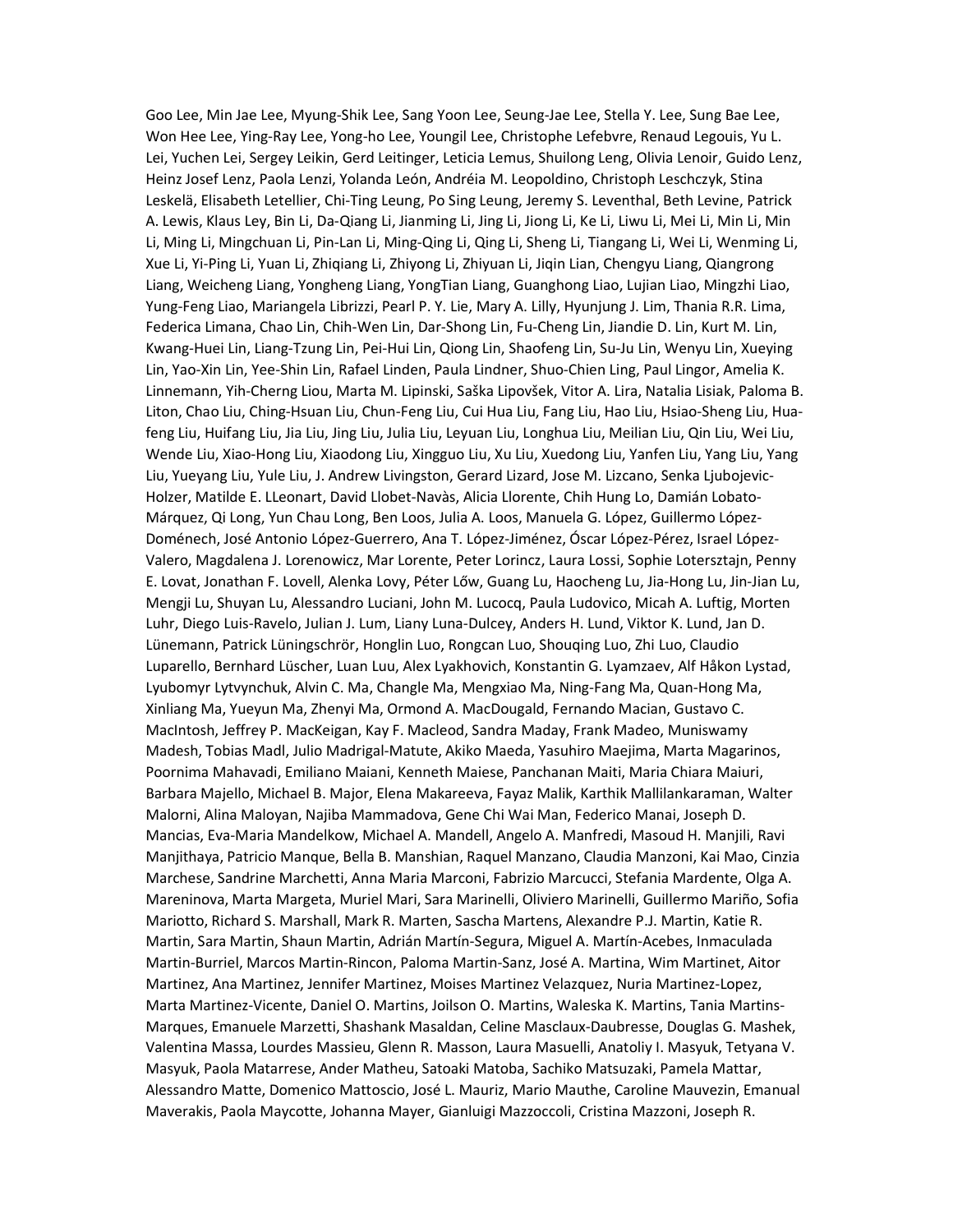Mazzulli, Nami McCarty, Christine McDonald, Mitchell R. McGill, Sharon L. McKenna, BethAnn McLaughlin, Fionn McLoughlin, Mark A. McNiven, Thomas G. McWilliams, Fatima Mechta-Grigoriou, Tania Catarina Medeiros, Diego L. Medina, Lynn A. Megeney, Klara Megyeri, Maryam Mehrpour, Jawahar L. Mehta, Alfred J. Meijer, Annemarie H. Meijer, Jakob Mejlvang, Alicia Meléndez, Annette Melk, Gonen Memisoglu, Alexandrina F. Mendes, Delong Meng, Fei Meng, Tian Meng, Rubem Menna-Barreto, Manoj B. Menon, Carol Mercer, Anne E. Mercier, Jean-Louis Mergny, Adalberto Merighi, Seth D. Merkley, Giuseppe Merla, Volker Meske, Ana Cecilia Mestre, Shree Padma Metur, Christian Meyer, Hemmo Meyer, Wenyi Mi, Jeanne Mialet-Perez, Junying Miao, Lucia Micale, Yasuo Miki, Enrico Milan, Małgorzata Milczarek, Dana L. Miller, Samuel I. Miller, Silke Miller, Steven W. Millward, Ira Milosevic, Elena A. Minina, Hamed Mirzaei, Hamid Reza Mirzaei, Mehdi Mirzaei, Amit Mishra, Nandita Mishra, Paras Kumar Mishra, Maja Misirkic Marjanovic, Roberta Misasi, Amit Misra, Gabriella Misso, Claire Mitchell, Geraldine Mitou, Tetsuji Miura, Shigeki Miyamoto, Makoto Miyazaki, Mitsunori Miyazaki, Taiga Miyazaki, Keisuke Miyazawa, Noboru Mizushima, Trine H. Mogensen, Baharia Mograbi, Reza Mohammadinejad, Yasir Mohamud, Abhishek Mohanty, Sipra Mohapatra, Torsten Möhlmann, Asif Mohmmed, Anna Moles, Kelle H. Moley, Maurizio Molinari, Vincenzo Mollace, Andreas Buch Møller, Bertrand Mollereau, Faustino Mollinedo, Costanza Montagna, Mervyn J. Monteiro, Andrea Montella, L. Ruth Montes, Barbara Montico, Vinod K. Mony, Giacomo Monzio Compagnoni, Michael N. Moore, Mohammad A. Moosavi, Ana L. Mora, Marina Mora, David Morales-Alamo, Rosario Moratalla, Paula I. Moreira, Elena Morelli, Sandra Moreno, Daniel Moreno-Blas, Viviana Moresi, Benjamin Morga, Alwena H. Morgan, Fabrice Morin, Hideaki Morishita, Orson L. Moritz, Mariko Moriyama, Yuji Moriyasu, Manuela Morleo, Eugenia Morselli, Jose F. Moruno-Manchon, Jorge Moscat, Serge Mostowy, Elisa Motori, Andrea Felinto Moura, Naima Moustaid-Moussa, Maria Mrakovcic, Gabriel Muciño-Hernández, Anupam Mukherjee, Subhadip Mukhopadhyay, Jean M. Mulcahy Levy, Victoriano Mulero, Sylviane Muller, Christian Münch, Ashok Munjal, Pura Munoz-Canoves, Teresa Muñoz-Galdeano, Christian Münz, Tomokazu Murakawa, Claudia Muratori, Brona M. Murphy, J. Patrick Murphy, Aditya Murthy, Timo T. Myöhänen, Indira U. Mysorekar, Jennifer Mytych, Seyed Mohammad Nabavi, Massimo Nabissi, Péter Nagy, Jihoon Nah, Aimable Nahimana, Ichiro Nakagawa, Ken Nakamura, Hitoshi Nakatogawa, Shyam S. Nandi, Meera Nanjundan, Monica Nanni, Gennaro Napolitano, Roberta Nardacci, Masashi Narita, Melissa Nassif, Ilana Nathan, Manabu Natsumeda, Ryno J. Naude, Christin Naumann, Olaia Naveiras, Fatemeh Navid, Steffan T. Nawrocki, Taras Y. Nazarko, Francesca Nazio, Florentina Negoita, Thomas Neill, Amanda L. Neisch, Luca M. Neri, Mihai G. Netea, Patrick Neubert, Thomas P. Neufeld, Dietbert Neumann, Albert Neutzner, Phillip T. Newton, Paul A. Ney, Ioannis P. Nezis, Charlene C.W. Ng, Tzi Bun Ng, Hang T. T. Nguyen, Long T. Nguyen, Hong-Min Ni, Clíona Ní Cheallaigh, Zhenhong Ni, M. Celeste Nicolao, Francesco Nicoli, Manuel Nieto-Diaz, Per Nilsson, Shunbin Ning, Rituraj Niranjan, Hiroshi Nishimune, Mireia Niso-Santano, Ralph A. Nixon, Annalisa Nobili, Clevio Nobrega, Takeshi Noda, Uxía Nogueira-Recalde, Trevor M. Nolan, Ivan Nombela, Ivana Novak, Beatriz Novoa, Takashi Nozawa, Nobuyuki Nukina, Carmen Nussbaum-Krammer, Jesper Nylandsted, Tracey R. O'Donovan, Seónadh M. O'Leary, Eyleen J. O'Rourke, Mary P. O'Sullivan, Timothy E. O'Sullivan, Salvatore Oddo, Ina Oehme, Michinaga Ogawa, Eric Ogier-Denis, Margret H. Ogmundsdottir, Besim Ogretmen, Goo Taeg Oh, Seon-Hee Oh, Young J. Oh, Takashi Ohama, Yohei Ohashi, Masaki Ohmuraya, Vasileios Oikonomou, Rani Ojha, Koji Okamoto, Hitoshi Okazawa, Masahide Oku, Sara Oliván, Jorge M. A. Oliveira, Michael Ollmann, James A. Olzmann, Shakib Omari, M. Bishr Omary, Gizem Önal, Martin Ondrej, Sang-Bing Ong, Sang-Ging Ong, Anna Onnis, Juan A. Orellana, Sara Orellana-Muñoz, Maria Del Mar Ortega-Villaizan, Xilma R. Ortiz-Gonzalez, Elena Ortona, Heinz D. Osiewacz, Abdel-Hamid K. Osman, Rosario Osta, Marisa S. Otegui, Kinya Otsu, Christiane Ott, Luisa Ottobrini, Jing-hsiung James Ou, Tiago F. Outeiro, Inger Oynebraten, Melek Ozturk, Gilles Pagès, Susanta Pahari, Marta Pajares, Utpal B. Pajvani, Rituraj Pal, Simona Paladino, Nicolas Pallet, Michela Palmieri, Giuseppe Palmisano,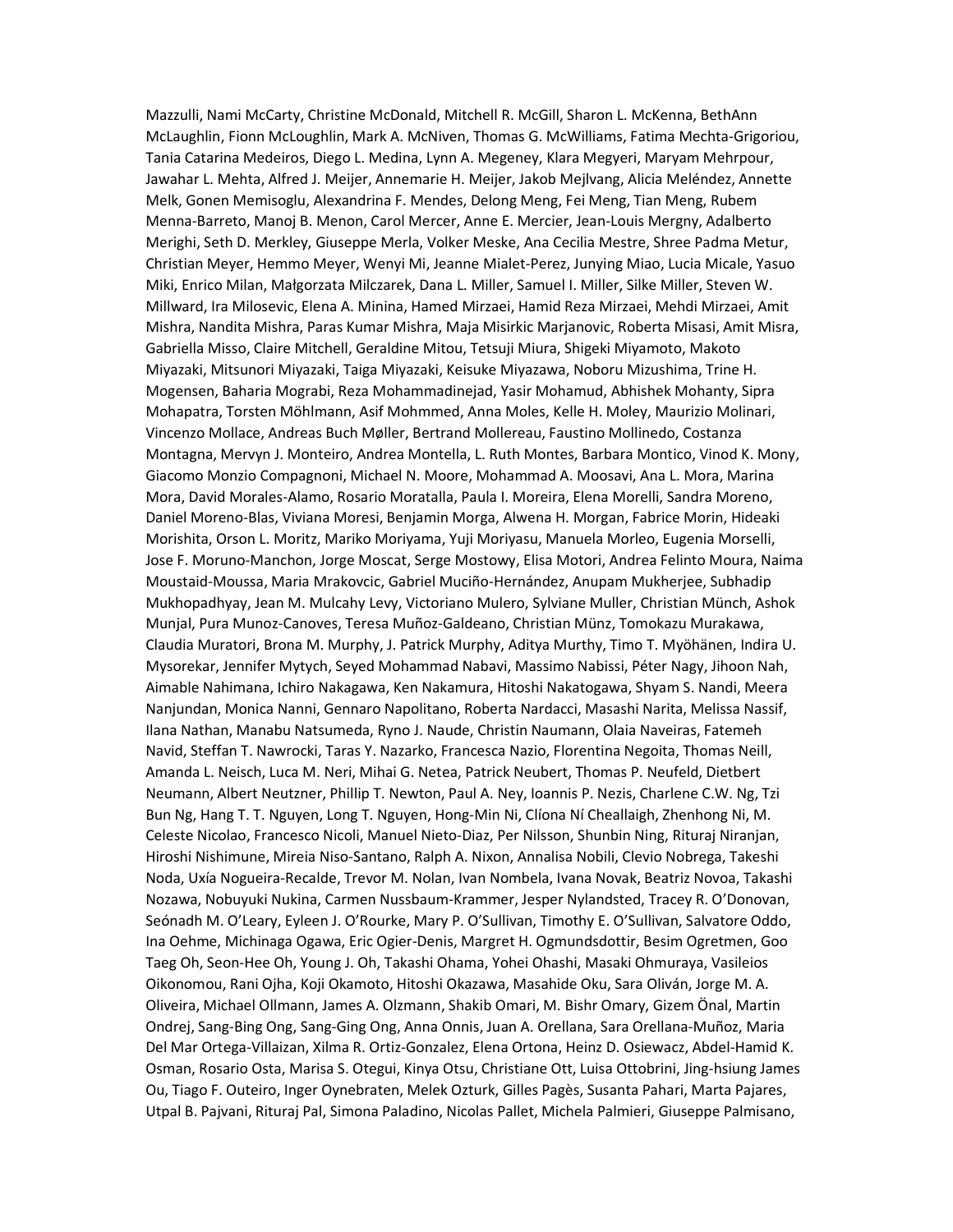Camilla Palumbo, Francesco Pampaloni, Lifeng Pan, Qingjun Pan, Wenliang Pan, Xin Pan, Ganna Panasyuk, Rahul Pandey, Udai B. Pandey, Vrajesh Pandya, Francesco Paneni, Shirley Y. Pang, Elisa Panzarini, Daniela L. Papademetrio, Elena Papaleo, Daniel Papinski, Diana Papp, Eun Chan Park, Hwan Tae Park, Ji-Man Park, Jong-In Park, Joon Tae Park, Junsoo Park, Sang Chul Park, Sang-Youel Park, Abraham H. Parola, Jan B. Parys, Adrien Pasquier, Benoit Pasquier, João F. Passos, Nunzia Pastore, Hemal H. Patel, Daniel Patschan, Sophie Pattingre, Gustavo Pedraza-Alva, Jose Pedraza-Chaverri, Zully Pedrozo, Gang Pei, Jianming Pei, Hadas Peled-Zehavi, Joaquín M. Pellegrini, Joffrey Pelletier, Miguel A. Peñalva, Di Peng, Ying Peng, Fabio Penna, Maria Pennuto, Francesca Pentimalli, Cláudia MF Pereira, Gustavo J.S. Pereira, Lilian C. Pereira, Luis Pereira de Almeida, Nirma D. Perera, Ángel Pérez-Lara, Ana B. Perez-Oliva, María Esther Pérez-Pérez, Palsamy Periyasamy, Andras Perl, Cristiana Perrotta, Ida Perrotta, Richard G. Pestell, Morten Petersen, Irina Petrache, Goran Petrovski, Thorsten Pfirrmann, Astrid S. Pfister, Jennifer A. Philips, Huifeng Pi, Anna Picca, Alicia M. Pickrell, Sandy Picot, Giovanna M. Pierantoni, Marina Pierdominici, Philippe Pierre, Valérie Pierrefite-Carle, Karolina Pierzynowska, Federico Pietrocola, Miroslawa Pietruczuk, Claudio Pignata, Felipe X. Pimentel-Muiños, Mario Pinar, Roberta O. Pinheiro, Ronit Pinkas-Kramarski, Paolo Pinton, Karolina Pircs, Sujan Piya, Paola Pizzo, Theo S. Plantinga, Harald W. Platta, Ainhoa Plaza-Zabala, Markus Plomann, Egor Y. Plotnikov, Helene Plun-Favreau, Ryszard Pluta, Roger Pocock, Stefanie Pöggeler, Christian Pohl, Marc Poirot, Angelo Poletti, Marisa Ponpuak, Hana Popelka, Blagovesta Popova, Helena Porta, Soledad Porte Alcon, Eliana Portilla-Fernandez, Martin Post, Malia B. Potts, Joanna Poulton, Ted Powers, Veena Prahlad, Tomasz K. Prajsnar, Domenico Praticò, Rosaria Prencipe, Muriel Priault, Tassula Proikas-Cezanne, Vasilis J. Promponas, Christopher G. Proud, Rosa Puertollano, Luigi Puglielli, Thomas Pulinilkunnil, Deepika Puri, Rajat Puri, Julien Puyal, Xiaopeng Qi, Yongmei Qi, Wenbin Qian, Lei Qiang, Yu Qiu, Joe Quadrilatero, Jorge Quarleri, Nina Raben, Hannah Rabinowich, Debora Ragona, Michael J. Ragusa, Nader Rahimi, Marveh Rahmati, Valeria Raia, Nuno Raimundo, Namakkal-Soorappan Rajasekaran, Sriganesh Ramachandra Rao, Abdelhaq Rami, Ignacio Ramírez-Pardo, David B. Ramsden, Felix Randow, Pundi N. Rangarajan, Danilo Ranieri, Hai Rao, Lang Rao, Rekha Rao, Sumit Rathore, J. Arjuna Ratnayaka, Edward A. Ratovitski, Palaniyandi Ravanan, Gloria Ravegnini, Swapan K. Ray, Babak Razani, Vito Rebecca, Fulvio Reggiori, Anne Régnier-Vigouroux, Andreas S. Reichert, David Reigada, Jan H. Reiling, Theo Rein, Siegfried Reipert, Rokeya Sultana Rekha, Hongmei Ren, Jun Ren, Weichao Ren, Tristan Renault, Giorgia Renga, Karen Reue, Kim Rewitz, Bruna Ribeiro de Andrade Ramos, S. Amer Riazuddin, Teresa M. Ribeiro-Rodrigues, Jean-Ehrland Ricci, Romeo Ricci, Victoria Riccio, Des R. Richardson, Yasuko Rikihisa, Makarand V. Risbud, Ruth M. Risueño, Konstantinos Ritis, Salvatore Rizza, Rosario Rizzuto, Helen C. Roberts, Luke D. Roberts, Katherine J. Robinson, Maria Carmela Roccheri, Stephane Rocchi, George G. Rodney, Tiago Rodrigues, Vagner Ramon Rodrigues Silva, Amaia Rodriguez, Ruth Rodriguez-Barrueco, Nieves Rodriguez-Henche, Humberto Rodriguez-Rocha, Jeroen Roelofs, Robert S. Rogers, Vladimir V. Rogov, Ana I. Rojo, Krzysztof Rolka, Vanina Romanello, Luigina Romani, Alessandra Romano, Patricia S. Romano, David Romeo-Guitart, Luis C. Romero, Montserrat Romero, Joseph C. Roney, Christopher Rongo, Sante Roperto, Mathias T. Rosenfeldt, Philip Rosenstiel, Anne G. Rosenwald, Kevin A. Roth, Lynn Roth, Steven Roth, Kasper M.A. Rouschop, Benoit D. Roussel, Sophie Roux, Patrizia Rovere-Querini, Ajit Roy, Aurore Rozieres, Diego Ruano, David C. Rubinsztein, Maria P. Rubtsova, Klaus Ruckdeschel, Christoph Ruckenstuhl, Emil Rudolf, Rüdiger Rudolf, Alessandra Ruggieri, Avnika Ashok Ruparelia, Paola Rusmini, Ryan R. Russell, Gian Luigi Russo, Maria Russo, Rossella Russo, Oxana O. Ryabaya, Kevin M. Ryan, Kwon-Yul Ryu, Maria Sabater-Arcis, Ulka Sachdev, Michael Sacher, Carsten Sachse, Abhishek Sadhu, Junichi Sadoshima, Nathaniel Safren, Paul Saftig, Antonia P. Sagona, Gaurav Sahay, Amirhossein Sahebkar, Mustafa Sahin, Ozgur Sahin, Sumit Sahni, Nayuta Saito, Shigeru Saito, Tsunenori Saito, Ryohei Sakai, Yasuyoshi Sakai, Jun-Ichi Sakamaki, Kalle Saksela, Gloria Salazar, Anna Salazar-Degracia, Ghasem H. Salekdeh, Ashok K. Saluja, Belém Sampaio-Marques, Maria Cecilia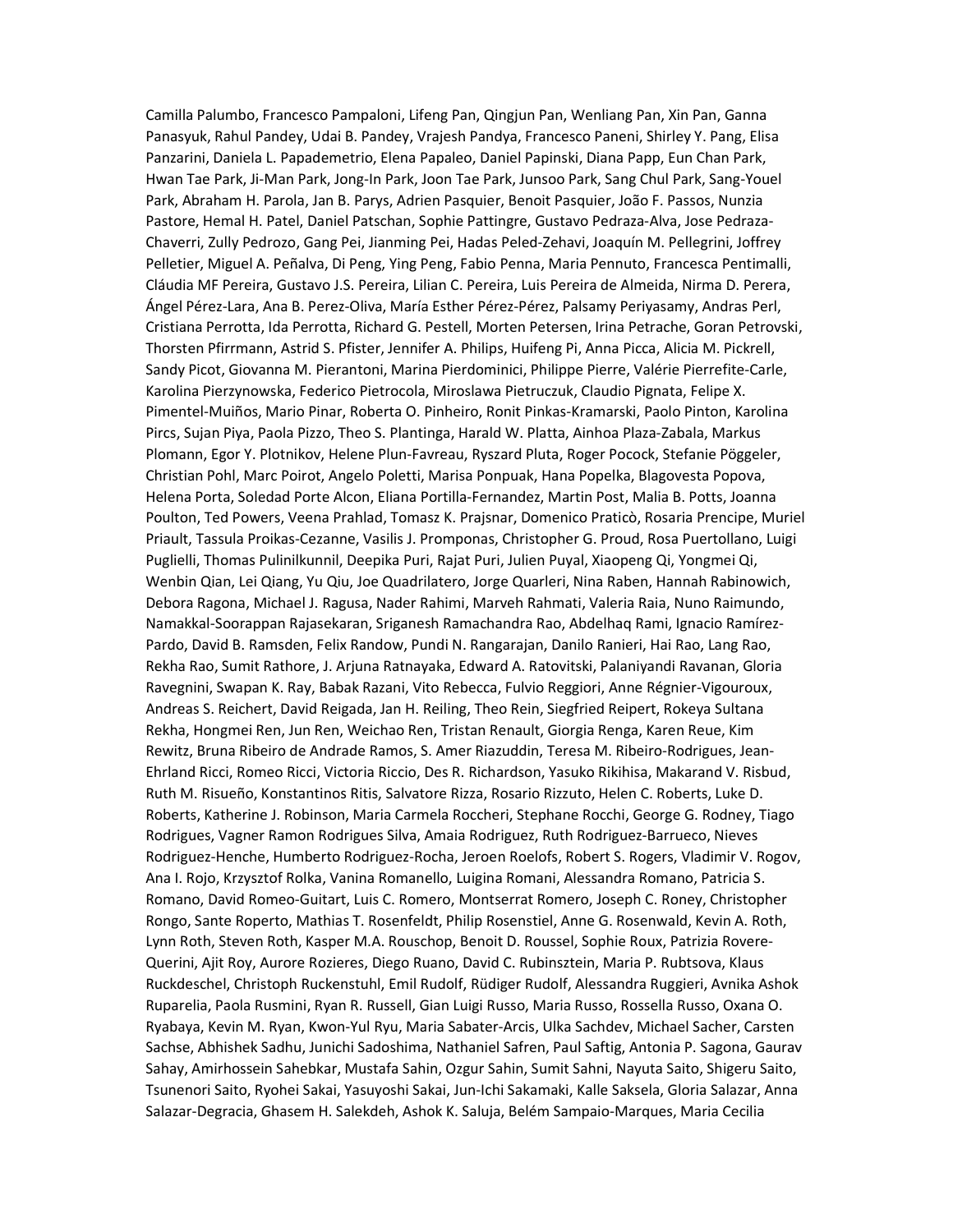Sanchez, Jose A. Sanchez-Alcazar, Victoria Sanchez-Vera, Vanessa Sancho-Shimizu, J. Thomas Sanderson, Marco Sandri, Stefano Santaguida, Laura Santambrogio, Magda M. Santana, Giorgio Santoni, Alberto Sanz, Pascual Sanz, Shweta Saran, Marco Sardiello, Timothy J. Sargeant, Apurva Sarin, Chinmoy Sarkar, Sovan Sarkar, Maria-Rosa Sarrias, Surajit Sarkar, Dipanka Tanu Sarmah, Jaakko Sarparanta, Aishwarya Sathyanarayan, Ranganayaki Sathyanarayanan, K. Matthew Scaglione, Francesca Scatozza, Liliana Schaefer, Zachary T. Schafer, Ulrich E. Schaible, Anthony H.V. Schapira, Michael Scharl, Hermann M. Schatzl, Catherine H. Schein, Wiep Scheper, David Scheuring, Maria Vittoria Schiaffino, Monica Schiappacassi, Rainer Schindl, Uwe Schlattner, Oliver Schmidt, Roland Schmitt, Stephen D. Schmidt, Ingo Schmitz, Eran Schmukler, Anja Schneider, Bianca E. Schneider, Romana Schober, Alejandra C. Schoijet, Micah B. Schott, Michael Schramm, Bernd Schröder, Kai Schuh, Christoph Schüller, Ryan J. Schulze, Lea Schürmanns, Jens C. Schwamborn, Melanie Schwarten, Filippo Scialo, Sebastiano Sciarretta, Melanie J. Scott, Kathleen W. Scotto, A. Ivana Scovassi, Andrea Scrima, Aurora Scrivo, David Sebastian, Salwa Sebti, Simon Sedej, Laura Segatori, Nava Segev, Per O. Seglen, Iban Seiliez, Ekihiro Seki, Scott B. Selleck, Frank W. Sellke, Joshua T. Selsby, Michael Sendtner, Serif Senturk, Elena Seranova, Consolato Sergi, Ruth Serra-Moreno, Hiromi Sesaki, Carmine Settembre, Subba Rao Gangi Setty, Gianluca Sgarbi, Ou Sha, John J. Shacka, Javeed A. Shah, Dantong Shang, Changshun Shao, Feng Shao, Soroush Sharbati, Lisa M. Sharkey, Dipali Sharma, Gaurav Sharma, Kulbhushan Sharma, Pawan Sharma, Surendra Sharma, Han-Ming Shen, Hongtao Shen, Jiangang Shen, Ming Shen, Weili Shen, Zheni Shen, Rui Sheng, Zhi Sheng, Zu-Hang Sheng, Jianjian Shi, Xiaobing Shi, Ying-Hong Shi, Kahori Shiba-Fukushima, Jeng-Jer Shieh, Yohta Shimada, Shigeomi Shimizu, Makoto Shimozawa, Takahiro Shintani, Christopher J. Shoemaker, Shahla Shojaei, Ikuo Shoji, Bhupendra V. Shravage, Viji Shridhar, Chih-Wen Shu, Hong-Bing Shu, Ke Shui, Arvind K. Shukla, Timothy E. Shutt, Valentina Sica, Aleem Siddiqui, Amanda Sierra, Virginia Sierra-Torre, Santiago Signorelli, Payel Sil, Bruno J. de Andrade Silva, Johnatas D. Silva, Eduardo Silva-Pavez, Sandrine Silvente-Poirot, Rachel E. Simmonds, Anna Katharina Simon, Hans-Uwe Simon, Matias Simons, Anurag Singh, Lalit P. Singh, Rajat Singh, Shivendra V. Singh, Shrawan K. Singh, Sudha B. Singh, Sunaina Singh, Surinder Pal Singh, Debasish Sinha, Rohit Anthony Sinha, Sangita Sinha, Agnieszka Sirko, Kapil Sirohi, Efthimios L. Sivridis, Panagiotis Skendros, Aleksandra Skirycz, Iva Slaninová, Soraya S. Smaili, Andrei Smertenko, Matthew D. Smith, Stefaan J. Soenen, Eun Jung Sohn, Sophia P. M. Sok, Giancarlo Solaini, Thierry Soldati, Scott A. Soleimanpour, Rosa M. Soler, Alexei Solovchenko, Jason A. Somarelli, Avinash Sonawane, Fuyong Song, Hyun Kyu Song, Ju-Xian Song, Kunhua Song, Zhiyin Song, Leandro R. Soria, Maurizio Sorice, Alexander A. Soukas, Sandra-Fausia Soukup, Diana Sousa, Nadia Sousa, Paul A. Spagnuolo, Stephen A. Spector, M. M. Srinivas Bharath, Daret St. Clair, Venturina Stagni, Leopoldo Staiano, Clint A. Stalnecker, Metodi V. Stankov, Peter B. Stathopulos, Katja Stefan, Sven Marcel Stefan, Leonidas Stefanis, Joan S. Steffan, Alexander Steinkasserer, Harald Stenmark, Jared Sterneckert, Craig Stevens, Veronika Stoka, Stephan Storch, Björn Stork, Flavie Strappazzon, Anne Marie Strohecker, Dwayne G. Stupack, Huanxing Su, Ling-Yan Su, Longxiang Su, Ana M. Suarez-Fontes, Carlos S. Subauste, Selvakumar Subbian, Paula V. Subirada, Ganapasam Sudhandiran, Carolyn M. Sue, Xinbing Sui, Corey Summers, Guangchao Sun, Jun Sun, Kang Sun, Meng-xiang Sun, Qiming Sun, Yi Sun, Zhongjie Sun, Karen K.S. Sunahara, Eva Sundberg, Katalin Susztak, Peter Sutovsky, Hidekazu Suzuki, Gary Sweeney, J. David Symons, Stephen Cho Wing Sze, Nathaniel J. Szewczyk, Anna Tabęcka-Łonczynska, Claudio Tabolacci, Frank Tacke, Heinrich Taegtmeyer, Marco Tafani, Mitsuo Tagaya, Haoran Tai, Stephen W. G. Tait, Yoshinori Takahashi, Szabolcs Takats, Priti Talwar, Chit Tam, Shing Yau Tam, Davide Tampellini, Atsushi Tamura, Chong Teik Tan, Eng-King Tan, Ya-Qin Tan, Masaki Tanaka, Motomasa Tanaka, Daolin Tang, Jingfeng Tang, Tie-Shan Tang, Isei Tanida, Zhipeng Tao, Mohammed Taouis, Lars Tatenhorst, Nektarios Tavernarakis, Allen Taylor, Gregory A. Taylor, Joan M. Taylor, Elena Tchetina, Andrew R. Tee, Irmgard Tegeder, David Teis, Natercia Teixeira, Fatima Teixeira-Clerc, Kumsal A. Tekirdag, Tewin Tencomnao,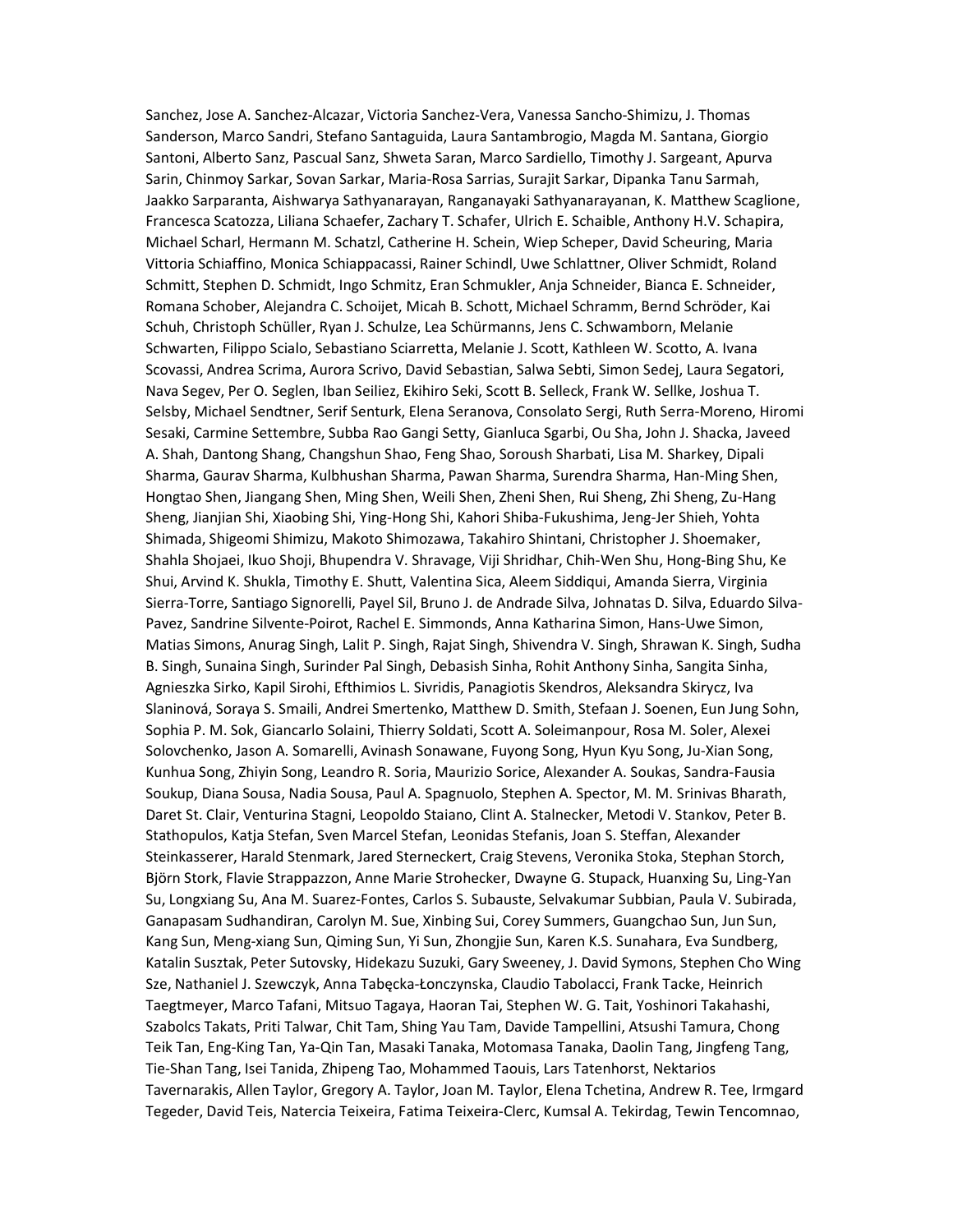Sandra Tenreiro, Alexei V. Tepikin, Pilar S. Testillano, Gianluca Tettamanti, Pierre-Louis Tharaux, Kathrin Thedieck, Arvind A. Thekkinghat, Stefano Thellung, Josephine W. Thinwa, V.P. Thirumalaikumar, Sufi Mary Thomas, Paul G. Thomes, Andrew Thorburn, Lipi Thukral, Thomas Thum, Michael Thumm, Ling Tian, Ales Tichy, Andreas Till, Vincent Timmerman, Vladimir I. Titorenko, Sokol V. Todi, Krassimira Todorova, Janne M. Toivonen, Luana Tomaipitinca, Dhanendra Tomar, Cristina Tomas-Zapico, Sergej Tomić, Benjamin Chun-Kit Tong, Chao Tong, Xin Tong, Sharon A. Tooze, Maria L. Torgersen, Satoru Torii, Liliana Torres-López, Alicia Torriglia, Christina G. Towers, Roberto Towns, Shinya Toyokuni, Vladimir Trajkovic, Donatella Tramontano, Quynh-Giao Tran, Leonardo H. Travassos, Charles B. Trelford, Shirley Tremel, Ioannis P. Trougakos, Betty P. Tsao, Mario P. Tschan, Hung-Fat Tse, Tak Fu Tse, Hitoshi Tsugawa, Andrey S. Tsvetkov, David A. Tumbarello, Yasin Tumtas, María J. Tuñón, Sandra Turcotte, Boris Turk, Vito Turk, Bradley J. Turner, Richard I. Tuxworth, Jessica K. Tyler, Elena V. Tyutereva, Yasuo Uchiyama, Aslihan Ugun-Klusek, Holm H. Uhlig, Marzena Ułamek-Kozioł, Ilya V. Ulasov, Midori Umekawa, Christian Ungermann, Rei Unno, Sylvie Urbe, Elisabet Uribe-Carretero, Suayib Üstün, Vladimir N Uversky, Thomas Vaccari, Maria I. Vaccaro, Björn F. Vahsen, Helin Vakifahmetoglu-Norberg, Rut Valdor, Maria J. Valente, Ayelén Valko, Richard B. Vallee, Angela M. Valverde, Greet Van den Berghe, Stijn van der Veen, Luc Van Kaer, Jorg van Loosdregt, Sjoerd J.L. van Wijk, Wim Vandenberghe, Ilse Vanhorebeek, Marcos A. Vannier-Santos, Nicola Vannini, M. Cristina Vanrell, Chiara Vantaggiato, Gabriele Varano, Isabel Varela-Nieto, Máté Varga, M. Helena Vasconcelos, Somya Vats, Demetrios G. Vavvas, Ignacio Vega-Naredo, Silvia Vega-Rubin-de-Celis, Guillermo Velasco, Ariadna P. Velázquez, Tibor Vellai, Edo Vellenga, Francesca Velotti, Mireille Verdier, Panayotis Verginis, Isabelle Vergne, Paul Verkade, Manish Verma, Patrik Verstreken, Tim Vervliet, Jörg Vervoorts, Alexandre T. Vessoni, Victor M. Victor, Michel Vidal, Chiara Vidoni, Otilia V. Vieira, Richard D. Vierstra, Sonia Viganó, Helena Vihinen, Vinoy Vijayan, Miquel Vila, Marçal Vilar, José M. Villalba, Antonio Villalobo, Beatriz Villarejo-Zori, Francesc Villarroya, Joan Villarroya, Olivier Vincent, Cecile Vindis, Christophe Viret, Maria Teresa Viscomi, Dora Visnjic, Ilio Vitale, David J. Vocadlo, Olga V. Voitsekhovskaja, Cinzia Volonté, Mattia Volta, Marta Vomero, Clarissa Von Haefen, Marc A. Vooijs, Wolfgang Voos, Ljubica Vucicevic, Richard Wade-Martins, Satoshi Waguri, Kenrick A. Waite, Shuji Wakatsuki, David W. Walker, Mark J. Walker, Simon A. Walker, Jochen Walter, Francisco G. Wandosell, Bo Wang, Chao-Yung Wang, Chen Wang, Chenran Wang, Chenwei Wang, Cun-Yu Wang, Dong Wang, Fangyang Wang, Feng Wang, Fengming Wang, Guansong Wang, Han Wang, Hao Wang, Hexiang Wang, Hong-Gang Wang, Jianrong Wang, Jigang Wang, Jiou Wang, Jundong Wang, Kui Wang, Lianrong Wang, Liming Wang, Maggie Haitian Wang, Meiqing Wang, Nanbu Wang, Pengwei Wang, Peipei Wang, Ping Wang, Ping Wang, Qing Jun Wang, Qing Wang, Qing Kenneth Wang, Qiong A. Wang, Wen-Tao Wang, Wuyang Wang, Xinnan Wang, Xuejun Wang, Yan Wang, Yanchang Wang, Yanzhuang Wang, Yen-Yun Wang, Yihua Wang, Yipeng Wang, Yu Wang, Yuqi Wang, Zhe Wang, Zhenyu Wang, Zhouguang Wang, Gary Warnes, Verena Warnsmann, Hirotaka Watada, Eizo Watanabe, Maxinne Watchon, Anna Wawrzyńska, Timothy E. Weaver, Grzegorz Wegrzyn, Ann M. Wehman, Huafeng Wei, Lei Wei, Taotao Wei, Yongjie Wei, Oliver H. Weiergräber, Conrad C. Weihl, Günther Weindl, Ralf Weiskirchen, Alan Wells, Runxia H. Wen, Xin Wen, Antonia Werner, Beatrice Weykopf, Sally P. Wheatley, J. Lindsay Whitton, Alexander J. Whitworth, Katarzyna Wiktorska, Manon E. Wildenberg, Tom Wileman, Simon Wilkinson, Dieter Willbold, Brett Williams, Robin S.B. Williams, Roger L. Williams, Peter R. Williamson, Richard A. Wilson, Beate Winner, Nathaniel J. Winsor, Steven S. Witkin, Harald Wodrich, Ute Woehlbier, Thomas Wollert, Esther Wong, Jack Ho Wong, Richard W. Wong, Vincent Kam Wai Wong, W. Wei-Lynn Wong, An-Guo Wu, Chengbiao Wu, Jian Wu, Junfang Wu, Kenneth K. Wu, Min Wu, Shan-Ying Wu, Shengzhou Wu, Shu-Yan Wu, Shufang Wu, William K.K. Wu, Xiaohong Wu, Xiaoqing Wu, Yao-Wen Wu, Yihua Wu, Ramnik J. Xavier, Hongguang Xia, Lixin Xia, Zhengyuan Xia, Ge Xiang, Jin Xiang, Mingliang Xiang, Wei Xiang, Bin Xiao, Guozhi Xiao, Hengyi Xiao, Hong-tao Xiao, Jian Xiao, Lan Xiao, Shi Xiao, Yin Xiao, Baoming